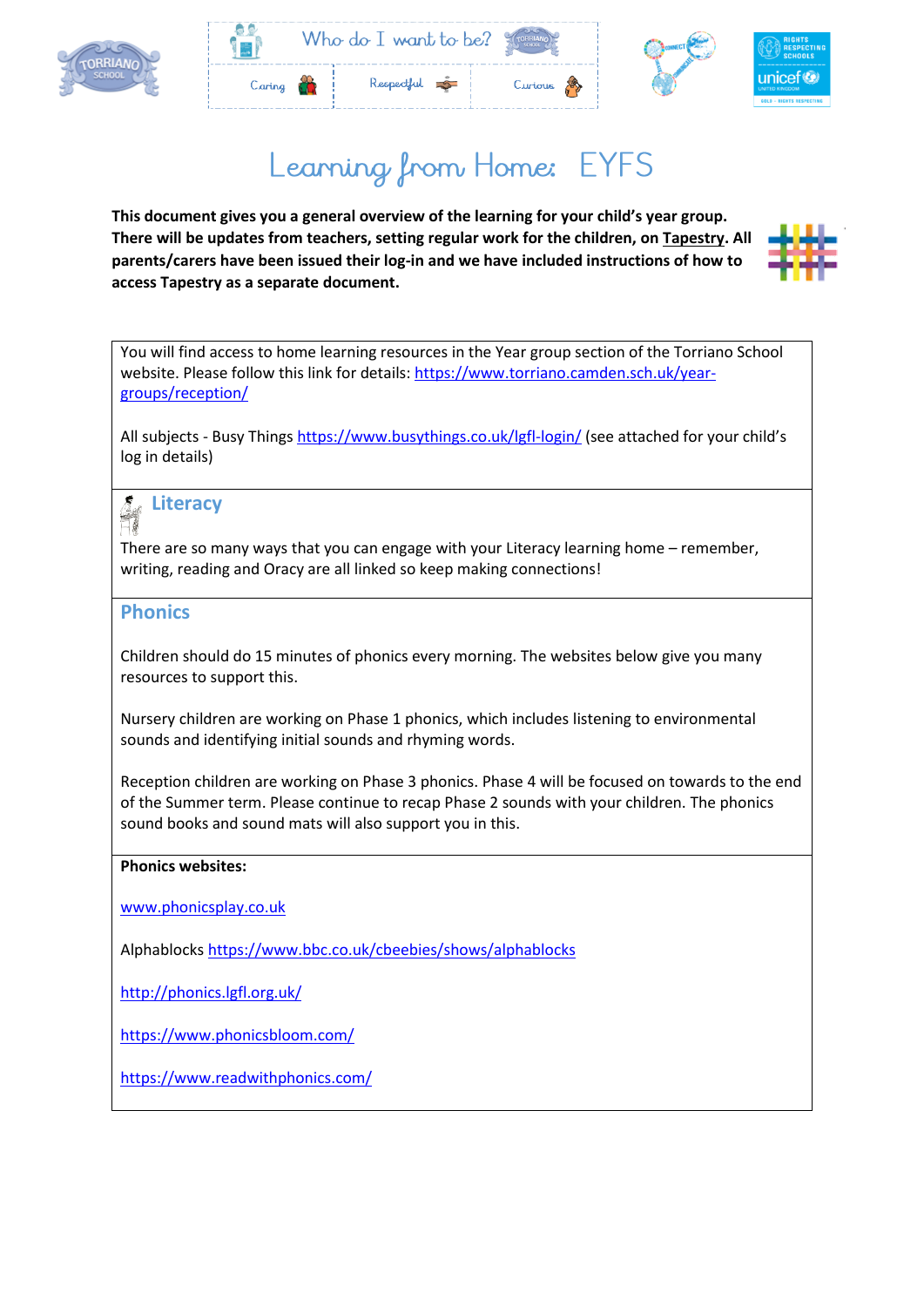



### **Reading**

Please encourage your child to read to you for 10 minutes every day, as well as you sharing stories with them. Remember, reading can be from a book but also through games and role-play. Please try to read a range of texts, both fiction and non-fiction. The websites below are great for accessing stories and ideas. We would love to know what reading has been going on at home, so keep filling in the monkey book reading record.

### **Reading websites:**

<https://www.ictgames.com/mobilePage/helpAHedgehog/index.html>

Fairy Tales<http://fairytales.lgfl.org.uk/>

Talking Stories<http://stories.lgfl.org.uk/>

<https://www.bbc.co.uk/iplayer/episodes/b00jdlm2/cbeebies-bedtime-stories>

### **Writing**

Children should be writing every day and always for a purpose e.g. shopping lists, cards, letters, labels for something they have made etc. Try to support children to incorporate writing into their play.

Please ensure that children are using their phonics Sound Mat when they are writing as this supports their independence and confidence. Your child should be spelling their 'Tricky Words' correctly (please see the 'Tricky Words' in the Home Learning pack). Also encourage your child to use the pre-cursive letter formation and correct pencil grip.

In Reception, we are developing our independence when writing so remember not to over correct but encourage your child to sound words out phonetically. We are currently working on writing simple sentences so please support your child to use finger spaces between words and to read their writing back to check it makes sense.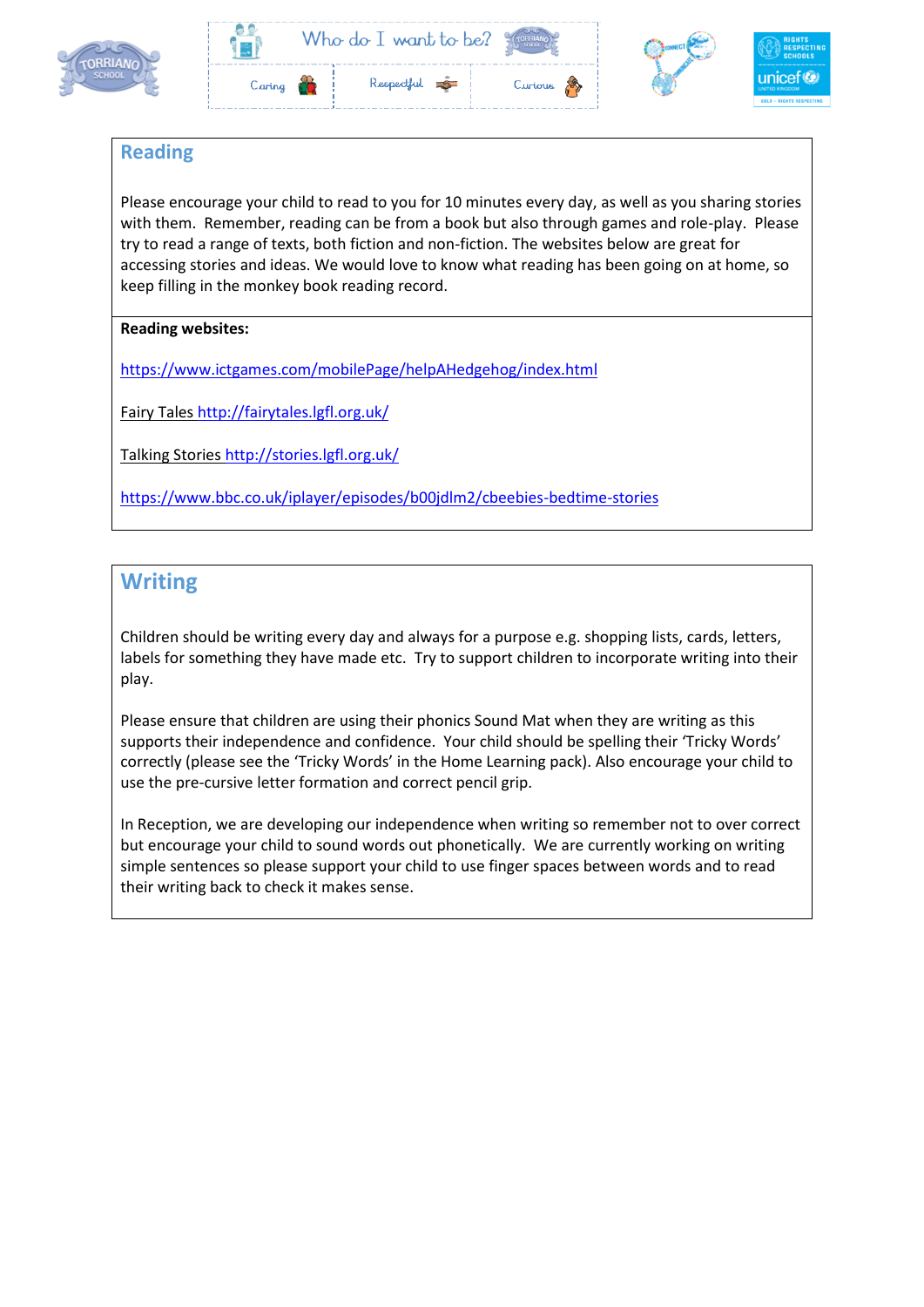





### **Handwriting**

Please continue to practise the pre-cursive letter formation at home. The below log-in gives you access to the Letter-join website to support this.

#### How to log in to Letter-join

**DESKTOP AND LAPTOP LOG-IN** Simply go to www.letterjoin.co.uk and log in, using the Desktop log-in boxes, with these details:

User name: Ij9594 Password: home

Letter-join will work on the following browsers on PCs:

· Google Chrome • Firefox

• Opera · Safari We cannot recommend using Internet Explorer for Letter-join.

#### **IPAD AND TABLET LOG-IN**

Go to www.letter-join.co.uk, select the Tablet Login button and log in using these details: User name:

Swipe code (starting at top left):



Letter-join will run on the following tablets:

- iPads running at least iOS7 through the Safari browser.
- Windows 8 tablets (8 inch and bigger) using the built-in browser.
- Android tablets (8 inch and bigger) using Google Chrome, Firefox or Opera.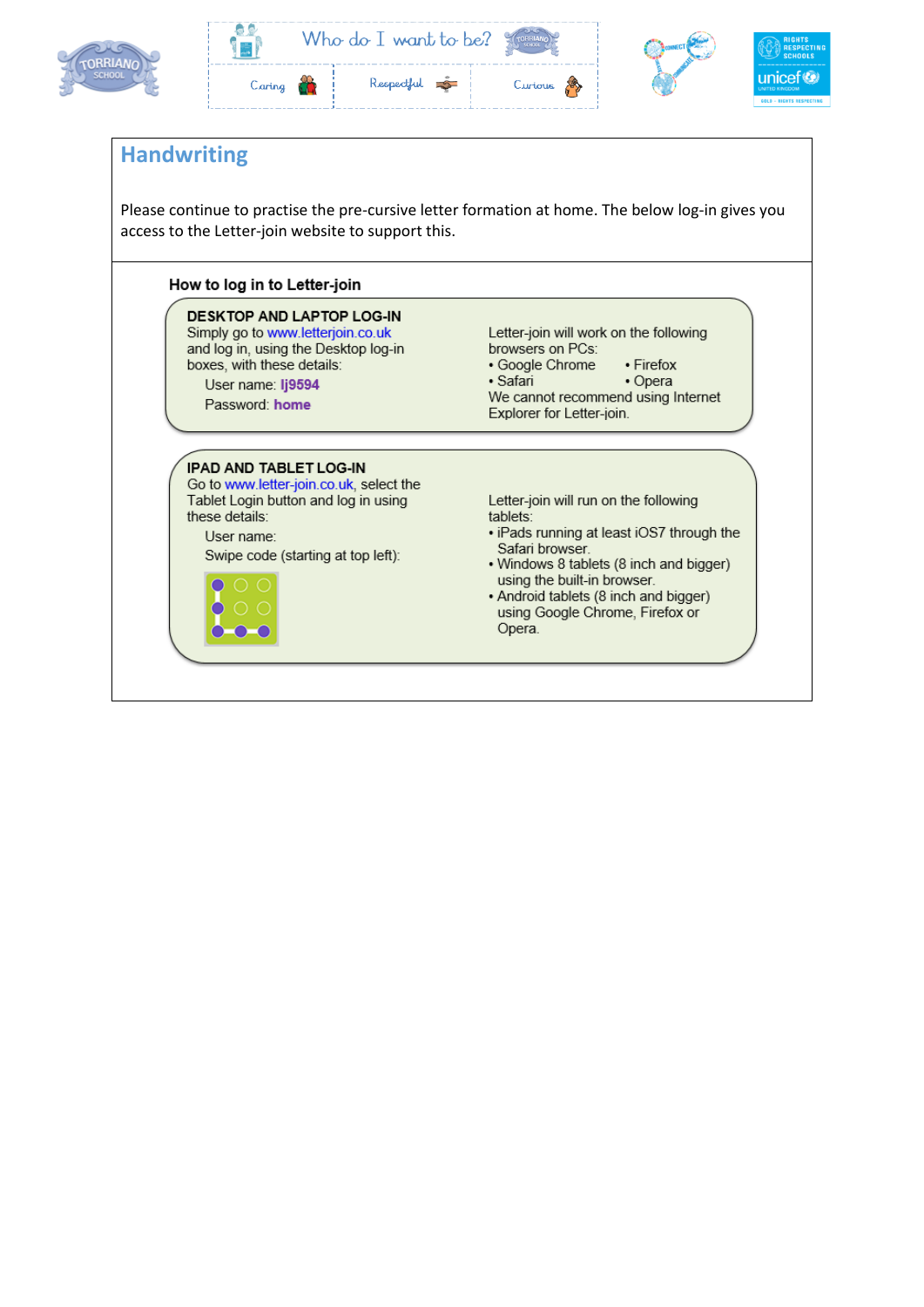

|        | Who do I want to be? |              |         |  |
|--------|----------------------|--------------|---------|--|
| Caring |                      | Respectful - | Curious |  |

### **Oracy**

Speaking and listening are key in children's education, please ensure your house is filled with opportunities for communication and conversation. Below are some activities you could try as a family.

1) Use your favourite toys to tell a story, then ask your grown-ups to film you telling your story and put it on Tapestry. Can you include story language and different voices for the characters?

Remember to use your oracy skills:

- Speak in a clear voice
- Look at the audience
- Be confident
- Think about what you are saying
- 2) Try having a discussion with a family member about these statements. Give your opinion and explain why. Perhaps you could use the sentence starter 'I think that because the case of the case of the case of the contract of the contract of the contract of the contract of the contract of the contract of the contract of the contract of the contract of the contract of the contract of th
- It's okay to eat chocolate every day
- All children should scooter to school
- Girls can't play football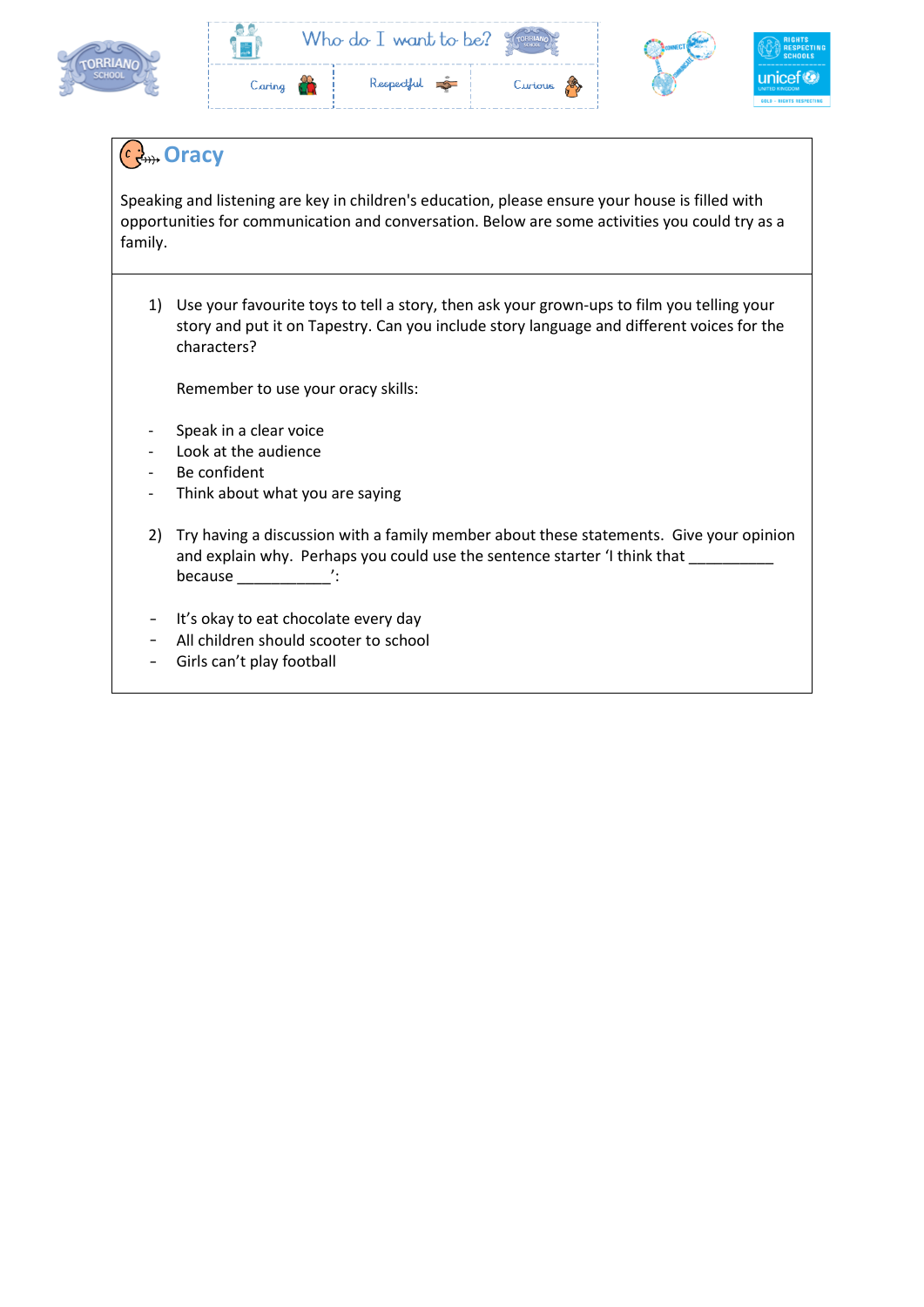







# **Maths**

Please see the suggested maths challenges and games included in the Home Learning pack. Children will be set regular maths challenges by the class teacher.

#### **Maths websites:**

<http://mathsathome.lgfl.org.uk/>

Number Blocks <https://www.bbc.co.uk/iplayer/episodes/b08bzfnh/numberblocks>

<https://www.topmarks.co.uk/Search.aspx?Subject=16&AgeGroup=1>

#### **Number**

Nursery children are developing their number fluency and accurate counting with numbers to ten. They are working towards matching numerals and quantities correctly and beginning to represent numbers using fingers, marks on paper and pictures.

In Reception the children are working towards counting reliably with numbers from one to twenty, placing them in order and saying which number is one more or one less than a given number. Using quantities and objects, they should add and subtract two single-digit numbers and count on or back to find the answer. The will also solve problems, including doubling, halving and sharing.

#### **Shape, Space and Measure**

Nursery children are beginning to name and talk about the shapes of everyday objects. They are developing their understanding of positional language i.e. on, under, in-between.

Reception children will use everyday language to talk about size, weight, capacity, position, distance, time and money to compare quantities and objects and to solve problems. They will be able to recognise, create and describe patterns and name and describe the properties of 2D and 3D shapes.